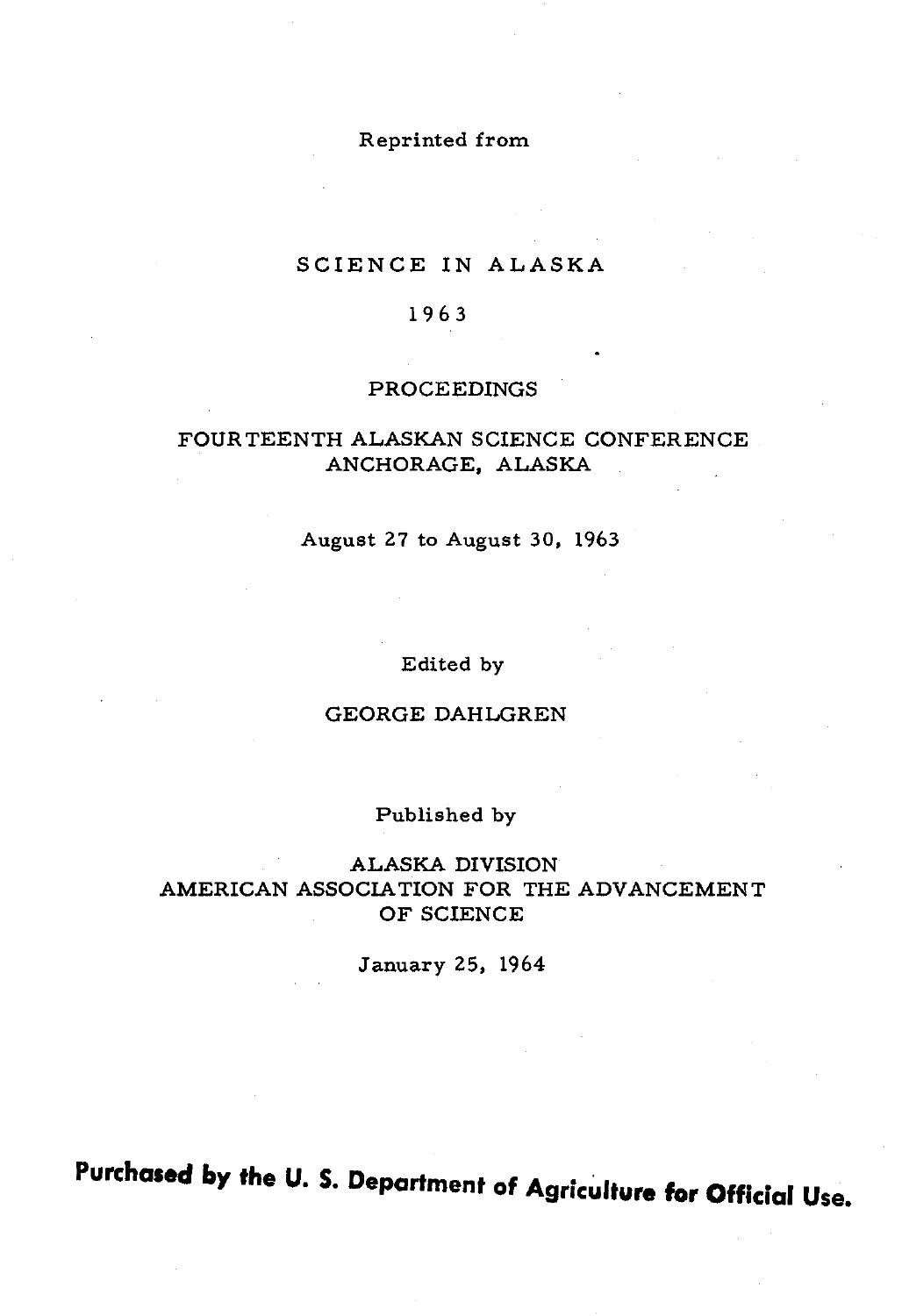### A COMPARISON OF WATER APPLICATION EFFICIENCIES OBTAINED UNDER VARIOUS METHODS OF APPLYING IRRIGATION WATER

# Claude H. Pair U. S. Department of Agriculture Agricultural Research Service, Boise, Idaho

Water application efficiencies are needed in the design and operation of agricultural irrigation systems. Much of the water delivered to the farm for irrigation is lost while applying it to the land because of the method or system management practices followed. Measured losses have ranged from 15 to 82% of the water delivered to the field.

Water application efficiency studies have been conducted at several locations in the United States. Similar procedures were used in many of these studies. The amount of water delivered to a field and the runoff from the same area were measured for each irrigation. The amount of water stored in the crop root zone of the soil for each irrigation was determined by soil sampling before and after the water was applied. The field water application efficiency was calculated from the data gathered.

A study conducted near Boise, Idaho compared the field water application efficiency of the furrow, border, contour border and sprinkler methods of irrigation on alfalfa and hard fescue grass crop grown on three to five percent slopes. The field water application efficiency on the downslope furrow method averaged 40%, the downslope border average 47%, the contour border 66%, and the sprinkler method averaged 61%. These efficiencies are much higher than the 19 to 33% values normally attained by farm operators in the area.

Maximum water application efficiency requires water control equipment, proper land preparation, correct irrigation system design, and proper management of the irrigation system. With all other factors favorable, these practices should result in maximum production of a quality crop.